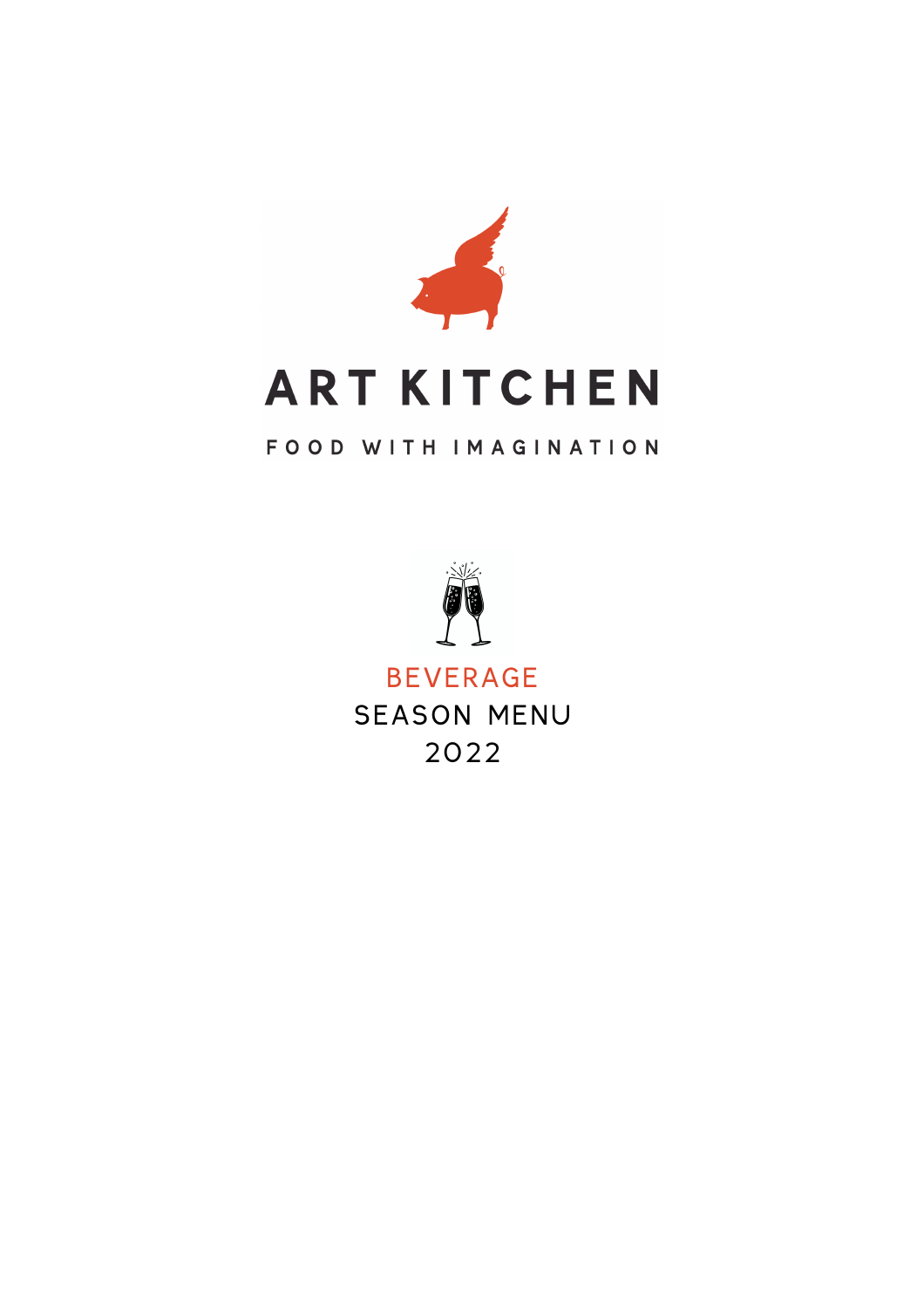



Wine…Because no great event ever started with a salad! Wine and food are a match made in heaven and along with our beer and cocktail friends, our beverage packages are the perfect addition to your event.

#### **WINE**

The Upstarts Sparkling Brut NV Orange NSW The Upstarts Sauvignon Blanc 2020 Orange NSW The Upstarts Shiraz 2017

#### **BEERS**

pure blond james boags premium james boags premium light

#### **SOFTS**

lemon & lime bitters coke lemonade orange juice ginger ale still & sparkling mineral water

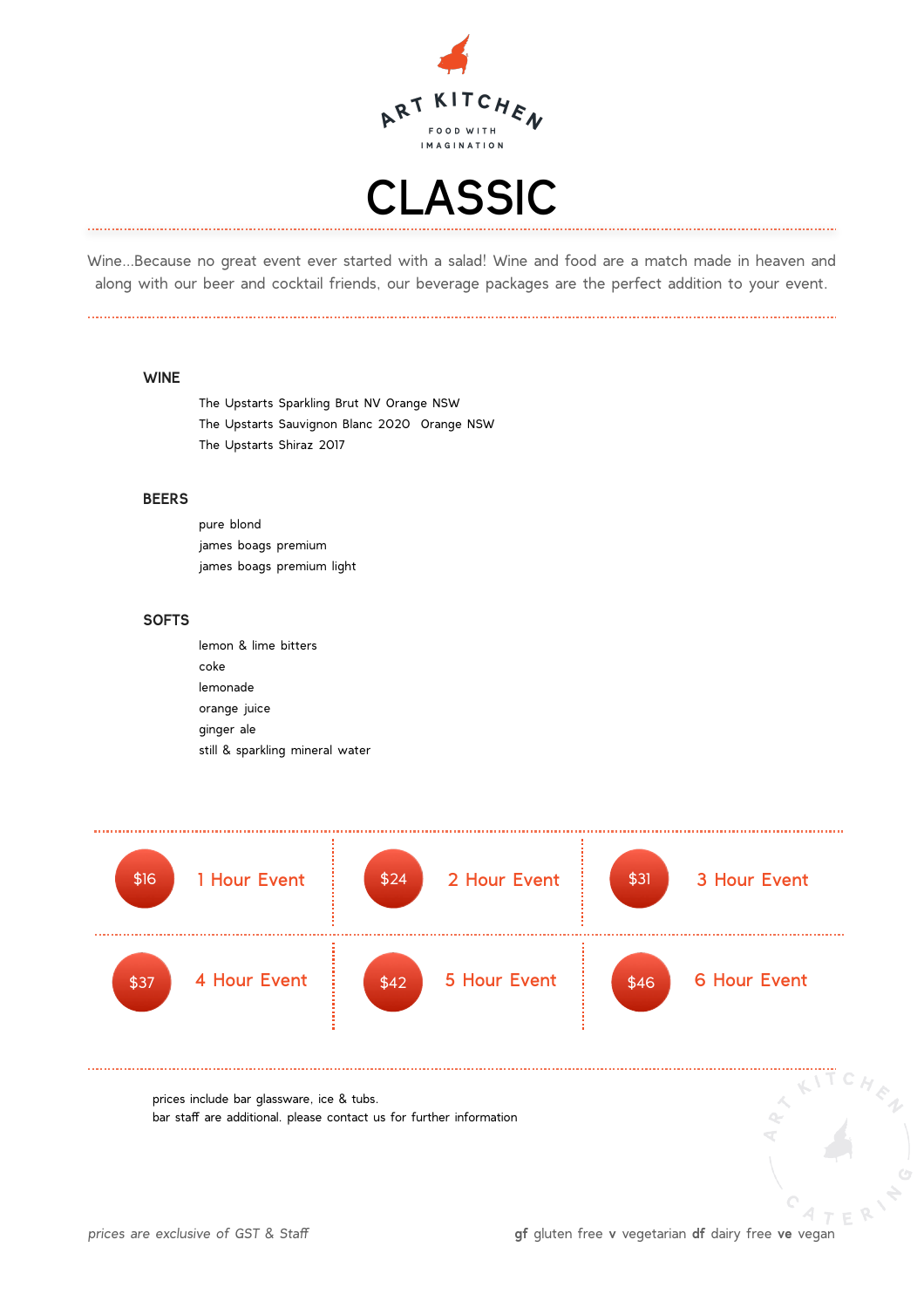



Wine…Because no great event ever started with a salad! Wine and food are a match made in heaven and along with our beer and cocktail friends, our beverage packages are the perfect addition to your event.

#### **WINES**

Petaluma Croser NV Adelaide Hills Kudos by Ant Moore Sauvignon Blanc Marlborough NZ 2020 Pizzini Rosetta Rose 2018 King Valley Kudos by Leconfield Cabernet Sauvignon Coonawarra 2017

#### **BEERS**

pure blond james boags premium james boags premium light

#### **SOFTS**

lemon & lime bitters coke lemonade orange juice ginger ale still & sparkling mineral water

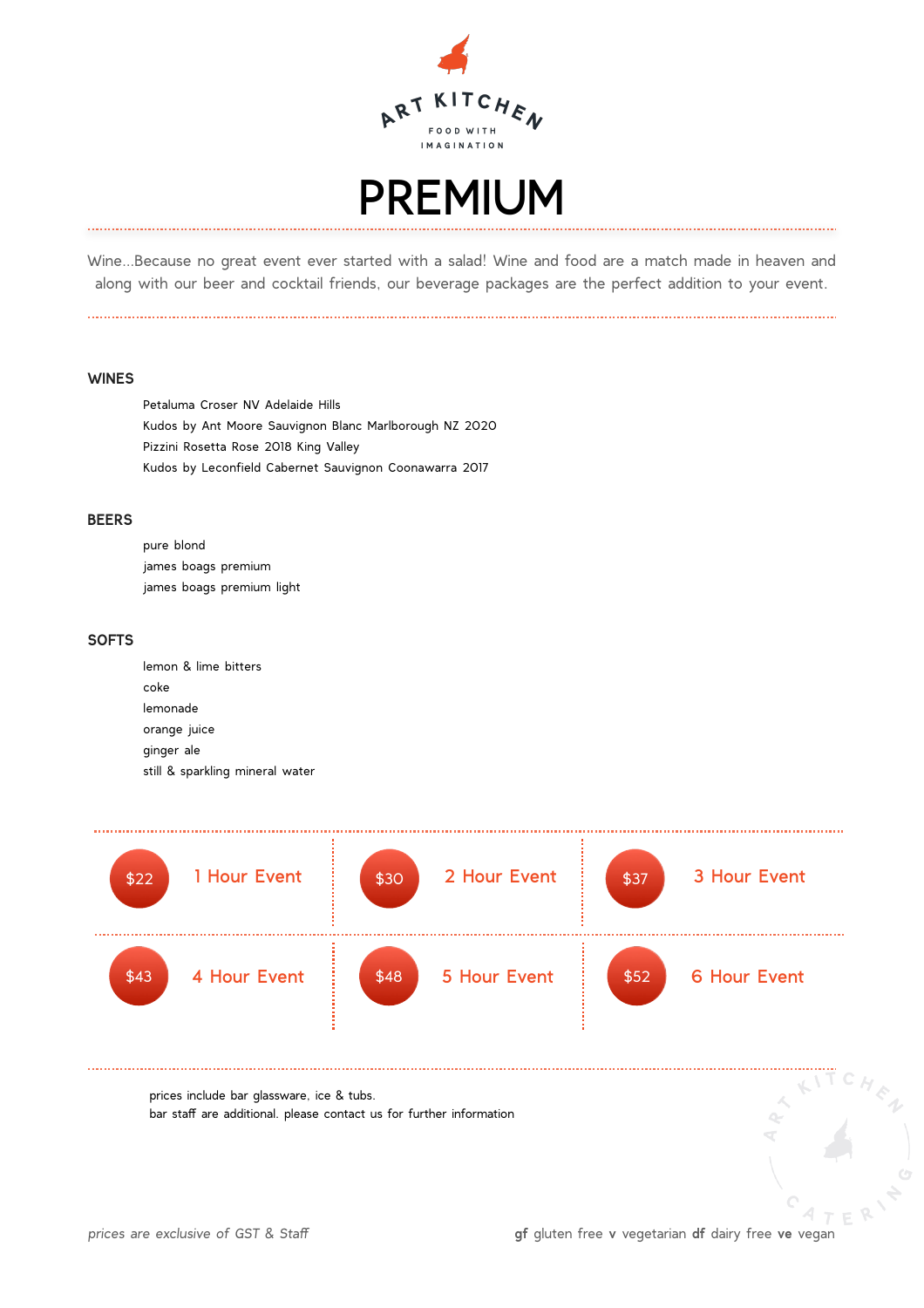

### BOUTIQUE

Wine…Because no great event ever started with a salad! Wine and food are a match made in heaven and along with our beer and cocktail friends, our beverage packages are the perfect addition to your event.

#### **WINES**

Chandon Brut NV Yarra Valley Bird in Hand Sauvignon Blanc Adelaide Hills 2019 Bird in Hand Pinot Noir Rose Adelaide Hills 2019 Penfolds Koonunga Seventy Six Shiraz Cabernet 2018

#### **BEERS**

Corona Kosciuszko Pale Ale

#### **SOFTS**

lemon & lime bitters coke lemonade orange juice ginger ale still & sparkling mineral water

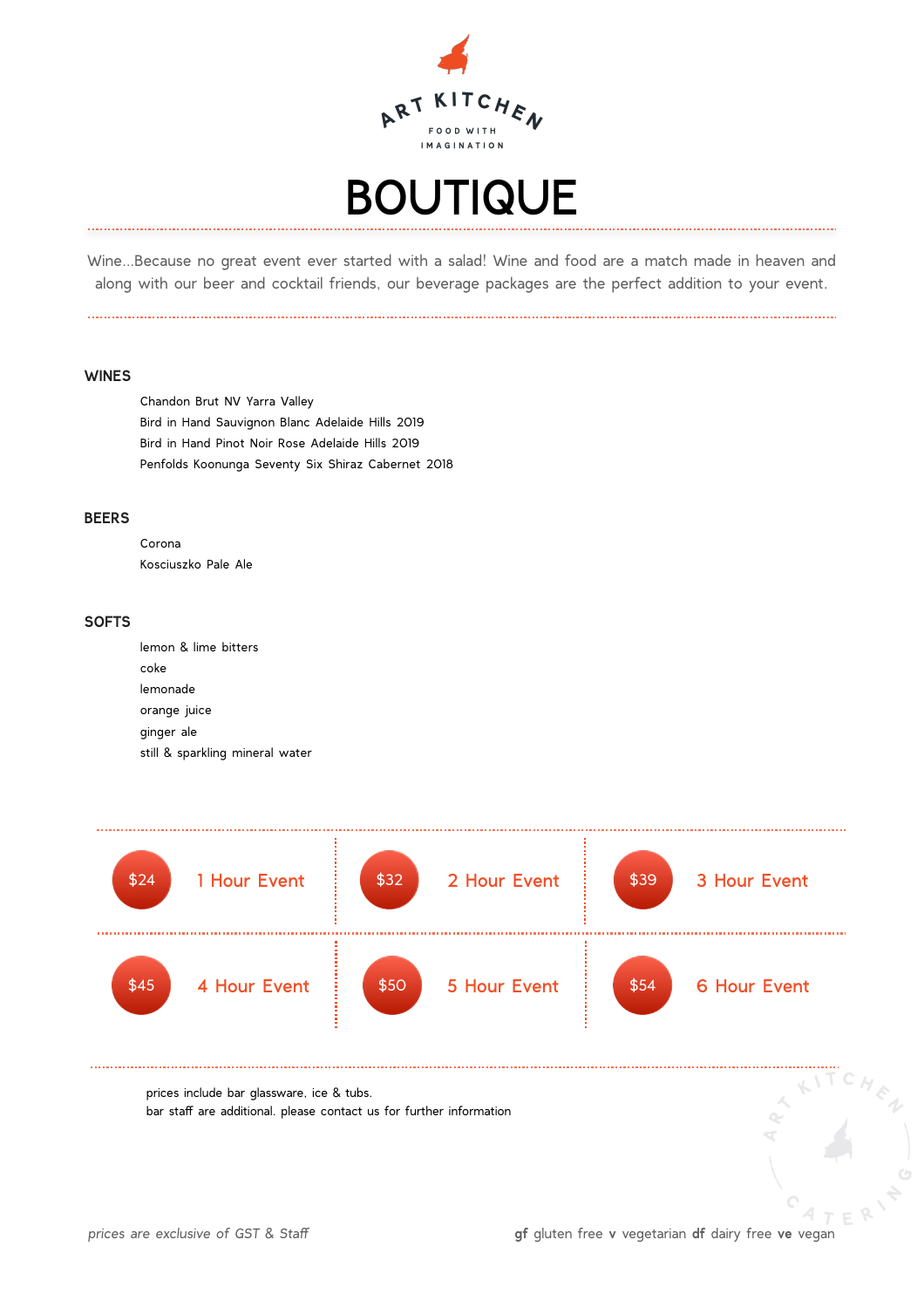

# MOCKTAILS & WATER

Wine…Because no great event ever started with a salad! Wine and food are a match made in heaven and along with our beer and cocktail friends, our beverage packages are the perfect addition to your event.

**shirley ginger** 

ginger beer, lemonade, grenadine, maraschino, lime

**water melons**  watermelon, lime, agave, mint, ice

**strawberry soda**  hibiscus, strawberry puree, soda

**virgin colada**  pineapple, coconut water, pineapple juiced, coconut cream, ice

**lemonade**  cloudy house lemonade, ice, soda, lemons

**ruby tuesday** rhubarb syrup, ice, raspberry, soda

**london summer** lemonade, ginger beer, cucumber, strawberries, mint

**Hawaiian** lychee juice, lemon, white peach, soda, lychee

**raspberry fizz** pomegranate, ice, lemonade

**virgin paloma** lime, grapefruit, agave, soda

**elderflower** elderflower syrup, lemon juiced, soda, ice, mint



#### 2 Options

 Per Person includes glasses, dispensers, ice, straws